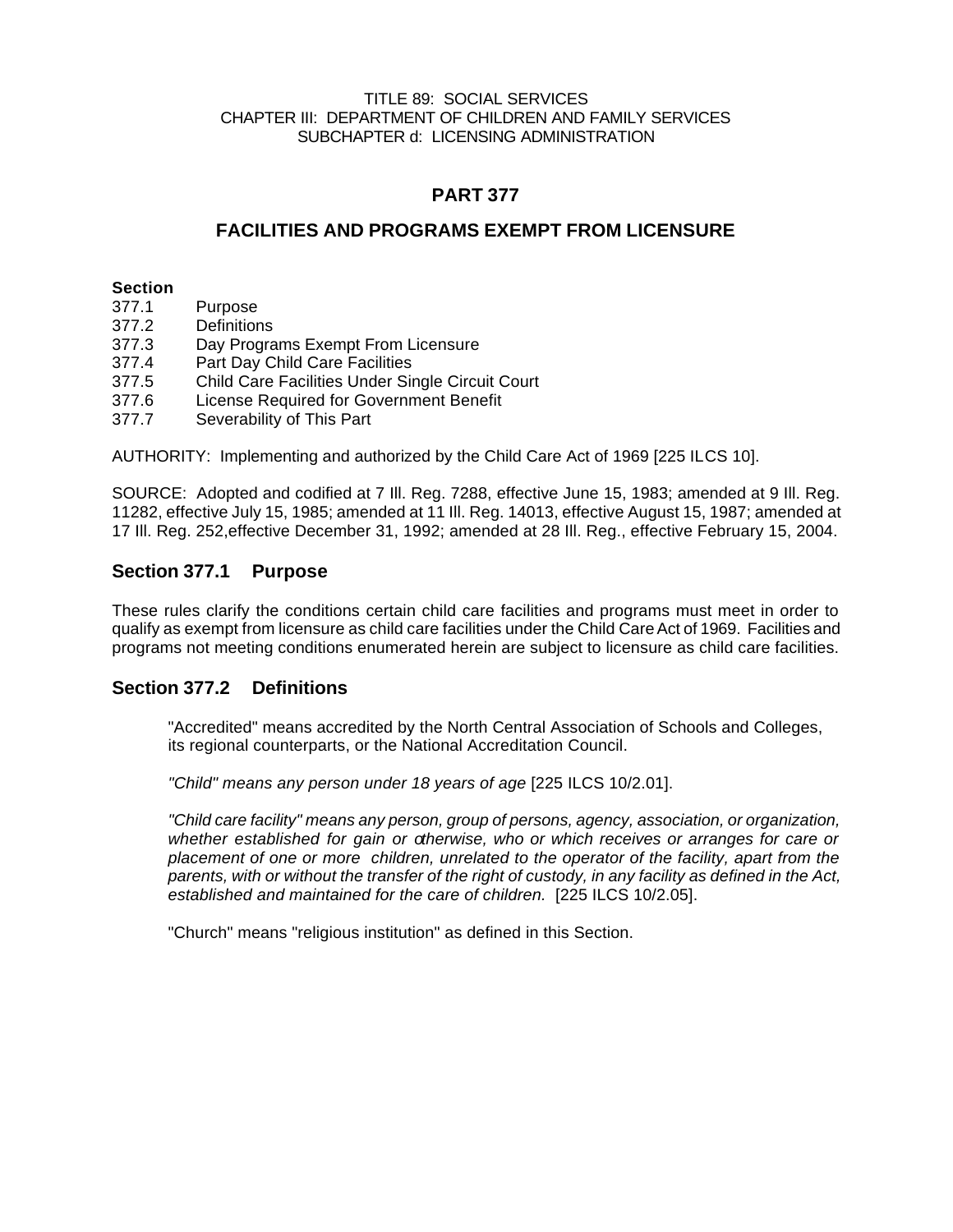*"Day care center" means any child care facility which regularly provides day care for less than 24 hours per day for more than 8 children in a family home, or more than 3 children in a facility other than a family home, including senior citizen buildings. The term does not include:*

- *• programs operated by public or private elementary school systems or secondary level school units or institutions of higher learning that serve children who shall have attained the age of 3 years; or*
- *• private entities on the grounds of public or private elementary or secondary schools that serve children who have attained the age of 3 years, except that this exception applies only to the facility and not to the private entities' personnel operating the program;*
- *• programs or that portion of the program which serves children who shall have attained the age of 3 years and which are recognized by the State Board of Education;*
- *• educational program or programs serving children who shall have attained the age of 3 years and which are operated by a school which is registered with the State Board of Education and which is recognized or accredited by a recognized national or multistate educational organization or association which regularly recognizes or accredits schools;*
- *• programs which exclusively serve or that portion of the program which serves handicapped children who shall have attained the age of 3 years but are less than 21 years of age and which are registered and approved as meeting standards of the State Board of Education and applicable fire marshal standards;*
- *• facilities operated in connection with a shopping center or service, religious services or other similar facility where transient children are cared for temporarily while parents or custodians of the children are occupied on the premises and readily available;*
- *• any type of day care center that is conducted on federal government premises;*
- *• special activities programs, including athletics, crafts instruction and similar activities conducted on an organized and periodic basis by civic, charitable and governmental organizations;*
- *• part day child care facilities, as defined in Section 2.10 of Act; or*
- *• programs or that portion of the program which:*
- *• serves children who shall have attained the age of 3 years,*
- *• is operated by churches or religious institutions as described in Section 501(c)(3) of the federal Internal Revenue Code,*
- *• receives no governmental aid,*
- *• is operated as a component of religious, nonprofit elementary school,*
- *• operates primarily to provide religious education, and*
- *• meets appropriate State or local health and fire safety standards.*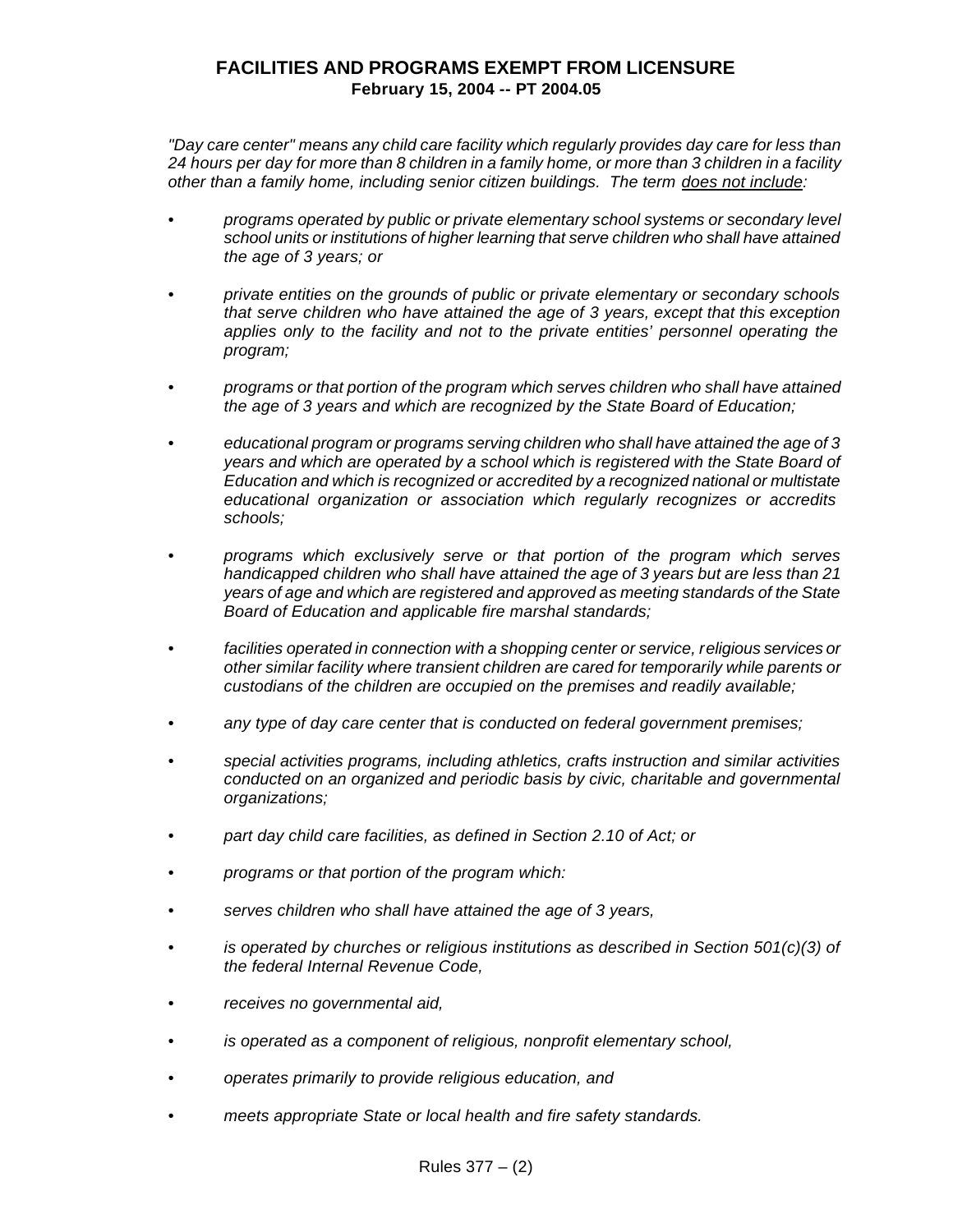*For purposes of this Section, "children who shall have attained the age of 3 years" shall mean children who are 3 years of age, but less than 4 years of age, at the time of enrollment in the program.* [225 ILCS 10/2.09]

*"Department" means the Illinois Department of Children and Family Services* [225 ILCS 10/2.02].

"Elementary school" for purposes of this Part, means an educational program or facility which offers classes through the sixth grade and which satisfies the compulsory school attendance requirements of the School Code [105 ILCS 5] and either offers classes for the first through the sixth grade or offers classes from the levels of nursery school or kindergarten through at least the first grade with a plan to offer classes through the sixth grade within five years.

"Fee" means any charge that a parent is required to pay or agrees to pay directly or indirectly whether as money, goods, or services, for the care of a child.

"License" means a document issued by the Department of Children and Family Services which authorizes child care facilities to operate in accordance with applicable standards and the provisions of the Child Care Act of 1969.

"Parents" means persons assuming legal responsibility for the care and protection of a child on a 24-hour basis; includes guardian or legal custodian.

*"Part day child care facility" means a facility conducted by a church, religious organization or social service agency in which individual children are provided care, on an intermittent basis, for up to 10 hours per 7 day week* [225 ILCS 10/2.10], and which has notified the Department of its operation in accordance with Section 377.4 of this Part.

"Partially exempt program" means a child care program for children who have attained the age of three years and is operated by a private entity on grounds of a public or private elementary or secondary school where children have been attending school during the day. In a partially exempt program, the physical facility is exempt from Department regulations; however, the Department regulates the personnel and operating programs.

"Religious institution" or "religious organization," for purposes of the Part, means an entity which declared its intent to operate for religious purposes in securing its tax exempt status pursuant to 26 USC 501(c)(3) of the Internal Revenue Code.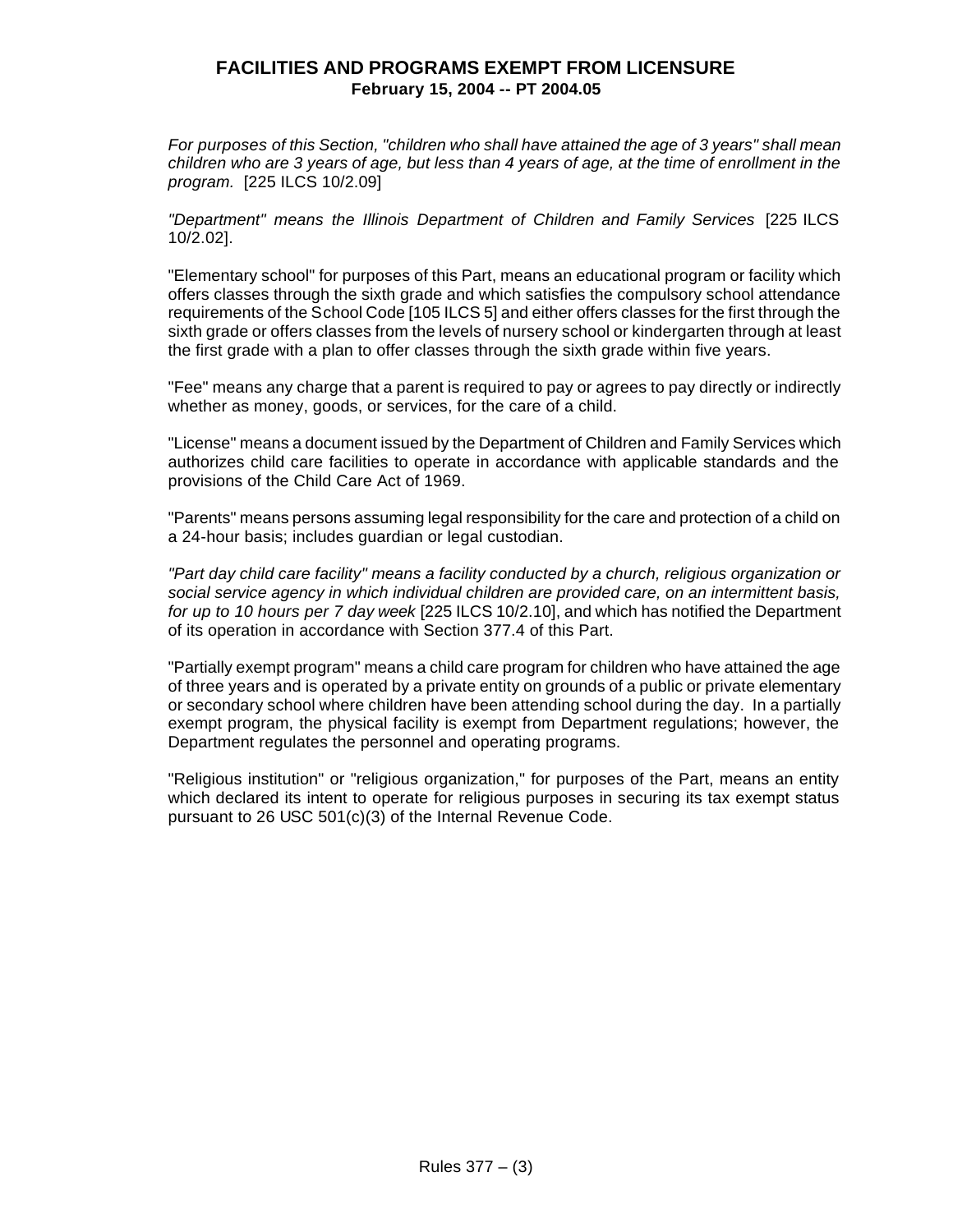"School", for purposes of this Part, means an educational program or facility which satisfies the compulsory school attendance requirements of the School Code [105 ILCS 5].

"School system" means one or more schools operated by a public or private board of education or other central administrative body which exercises control over curriculum, staffing, admissions, and other educational policies.

"Social service agency", for purposes of this Part, means an organization exempt from taxation pursuant to 26 USC 501(c)(3) of the Internal Revenue Code that provides social services directed toward the accomplishment of one or more of the following purposes:

*Protecting and promoting the welfare of children, including homeless, dependent, or neglected children;*

*Preventing or remedying, or assisting in the solution of problems which may result in, the neglect, abuse, exploitation, or delinquency of children;*

*Preventing the unnecessary separation of children from their families by identifying family problems, assisting families in resolving their problems, and preventing* the *break-up of the family where the prevention of child removal is desirable and possible;*

*Restoring to their families children who have been removed, by the provision of services to the child and the families;*

*Placing children in suitable adoptive homes, in cases where restoration to the biological family is not possible or appropriate;*

*Assuring adequate care of children away from their homes, in cases where the child cannot be returned home or cannot be placed for adoption*;

*Providing supportive services and living maintenance which contribute to the physical, emotional and social well-being of children who are pregnant and unmarried*;

*Providing shelter and independent living services for homeless youth; and Placing and maintaining children in facilities that provide separate living quarters for children under the age of 18 years of age and older, unless a child 18 years of age is in the last year of high school education or vocational training, in an approved individual or group treatment program, or in a licensed shelter facility. The Department is not required to place or maintain children:*

*who are in a foster home; or*

*who are developmentally disabled, as defined in the Mental Health and Developmental Disabilities Code; or*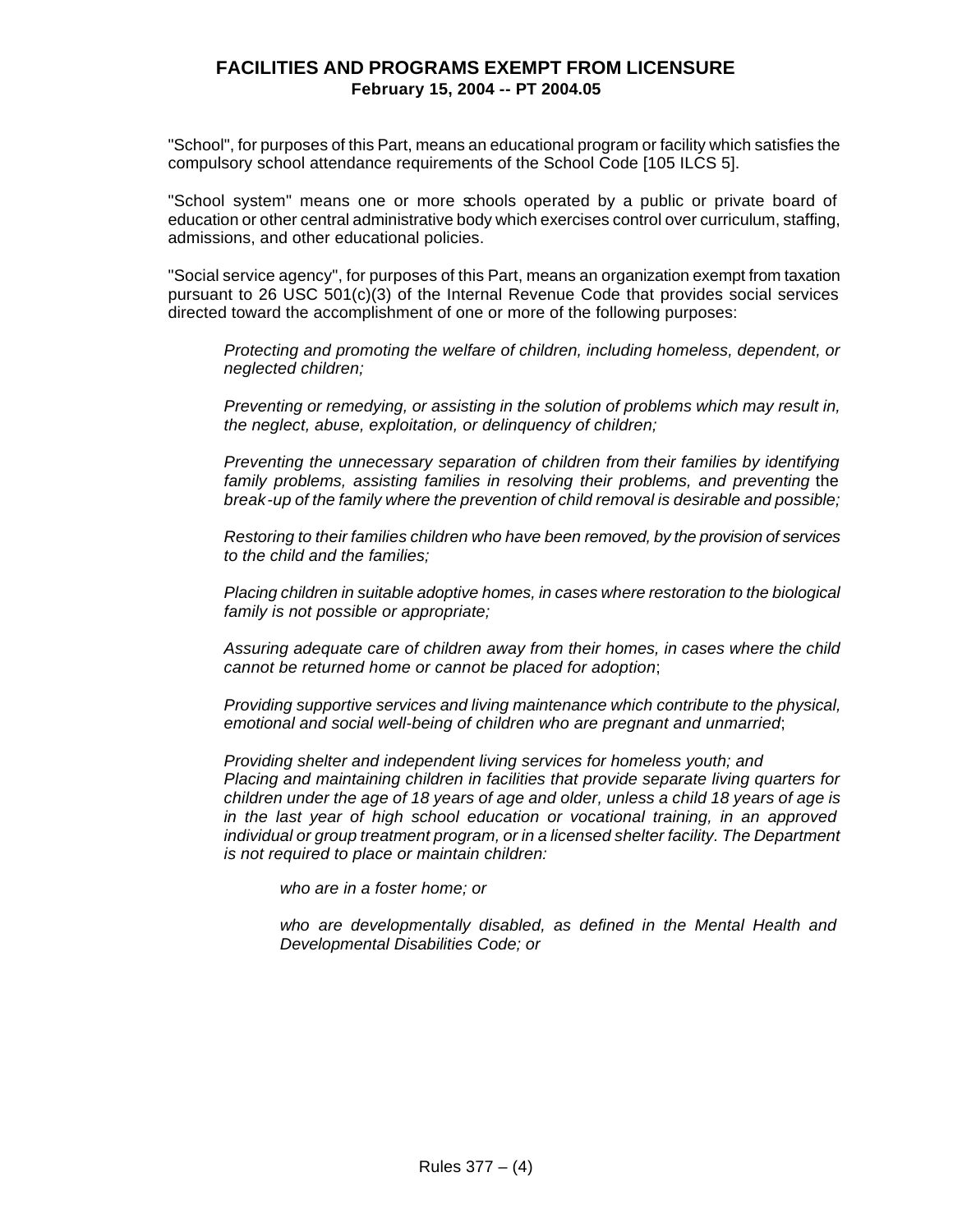*who are female children who are pregnant, pregnant and parenting or parenting; or*

*who are siblings;*

*in facilities that provide separate living quarters for children 18 years of age and older and for children under 18 years of age* [20 ILCS 505/5].

(Source: Amended at 28 Ill. Reg., effective February 15, 2004)

### **Section 377.3 Day Programs Exempt From Licensure**

- a) Whether called "schools", "child care centers", "nursery schools", "kindergartens", "day nurseries", or similar names, the following day programs are exempt from licensure as day care centers to the extent that their services are provided exclusively to children who have attained the age of 3 years:
	- 1) *Programs operated by public or private elementary school systems; secondary school units; or institutions of higher learning.* This exemption includes programs operated by institutions of higher learning as laboratories for the training of their adult students as part of their regular academic curriculum, whether the program is on the campus of the institution of higher learning or at other facilities controlled by the institution.
	- 2) *Programs or that portion of programs recognized by the Illinois State Board of Education.*
	- 3) *Programs operated by a school registered with the Illinois State Board of Education and recognized or accredited by a national or multi-state educational organization or association which regularly recognizes or accredits schools such as Association Montessori Internationale or the American Montessori Society.*
	- 4) *Programs serving handicapped children less than 21 years of age which are registered with and approved by the Illinois State Board of Education and which meet the standards of the Illinois State Fire Marshal.* [225 ILCS 10/2.09]
	- 5) Programs providing primarily religious education as part of the instructional program of an elementary school operated by a church or religious organization which also meet the following criteria:
		- A) Receive no governmental aid or assistance other than exemption from taxation as a non-profit organization;
		- B) Comply with the fire safety standards of the Illinois State Fire Marshal (41 Ill. Adm. Code 100); or comply with local fire prevention and safety standards for schools which are equal to or higher than rules adopted by the Illinois State Fire Marshal; or comply with Illinois State Board of Education Rule 200, Efficient and Adequate Standards for the Construction of Schools (23 Ill. Adm. Code 175);
		- C) Comply with the standards of the Illinois Department of Public Health (77 Ill. Adm. Code 750) or the local health department; and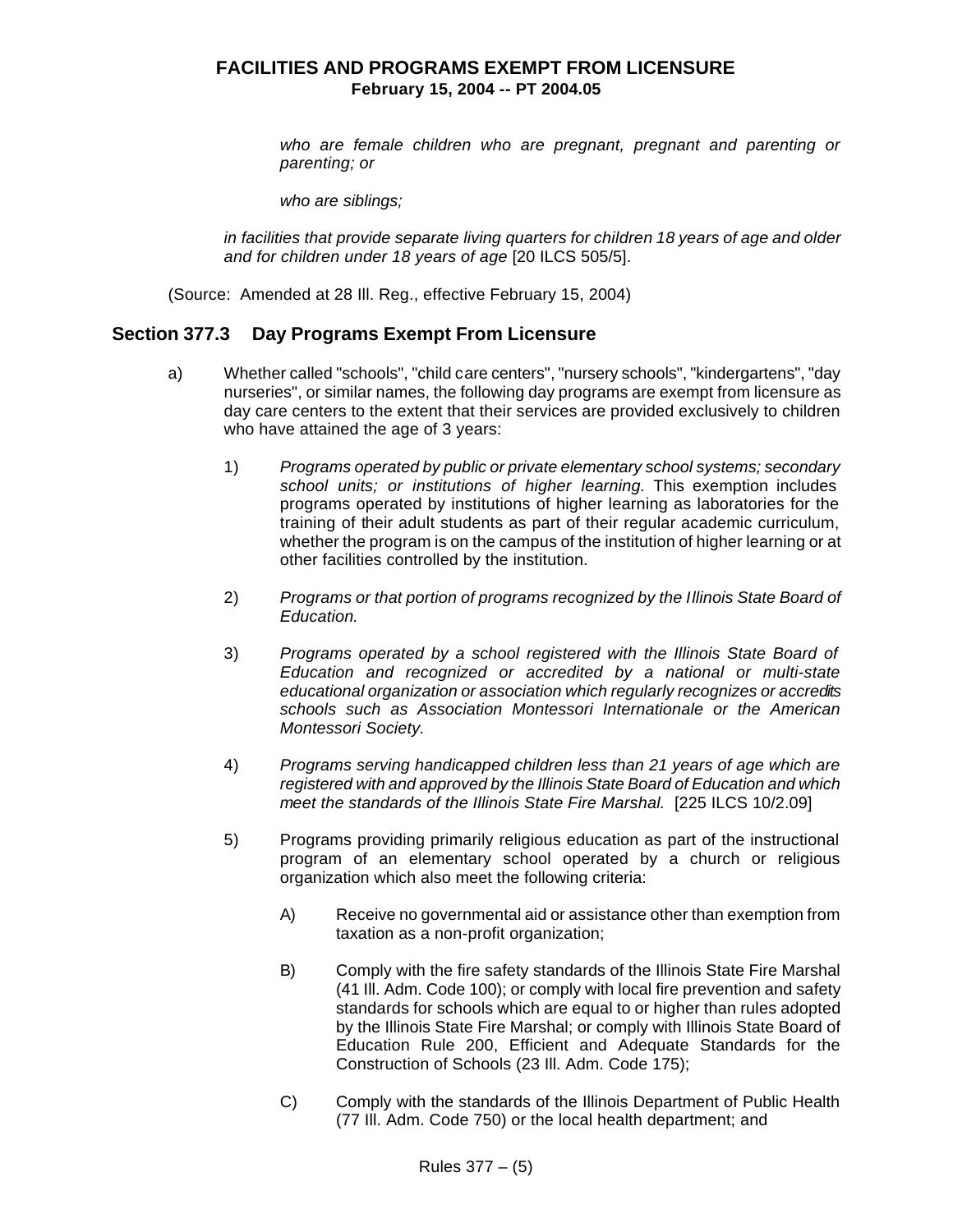- D) Either offers classes for the first through the sixth grade or offers classes from the levels of nursery school or kindergarten through at least the first grade with a plan to offer classes through the sixth grade within five years.
- b) The Child Care Act of 1969 also exempts the following from licensure as day care centers:
	- 1) *Facilities operated in connection with a shopping center or service, religious services, or other similar facilities, where transient children are cared for temporarily while parents or custodians of the children are occupied on the premises and readily available;*
	- 2) *Any type of day care center that is conducted on federal government premises; and*
	- 3) *Special activities programs, including athletics, crafts instruction and similar activities conducted on an organized and periodic basis by civic, charitable and governmental organizations.* [225 ILCS 10/2.09]
- c) Per the Child Care Act [225 ILCS 10/2.09(a)(ii)], partially exempt child care programs, as defined in Section 377.2 of this Part, are exempt from meeting the facility requirements of 89 Ill. Adm. Code 407 (Licensing Standards for Day Care Centers). The operating programs and staff are not exempt from licensing standards and shall be in compliance with Part 407 (Licensing Standards for Day Care Centers).
- d) Family homes that care for no more than 3 children under the age of 12 or that receive only children from a single household, for less than 24 hours per day, are exempt from licensure as day care homes. The three children to whom this exemption applies includes the family's natural or adopted children and any other persons under the age of 12 whether related or unrelated to the operator of the day care home.

(Source: Amended at 28 Ill. Reg., effective February 15, 2004)

# **Section 377.4 Part Day Child Care Facilities**

a) Part day child care facilities are required to provide written notification to the Department of their operation. The written notification shall include the following: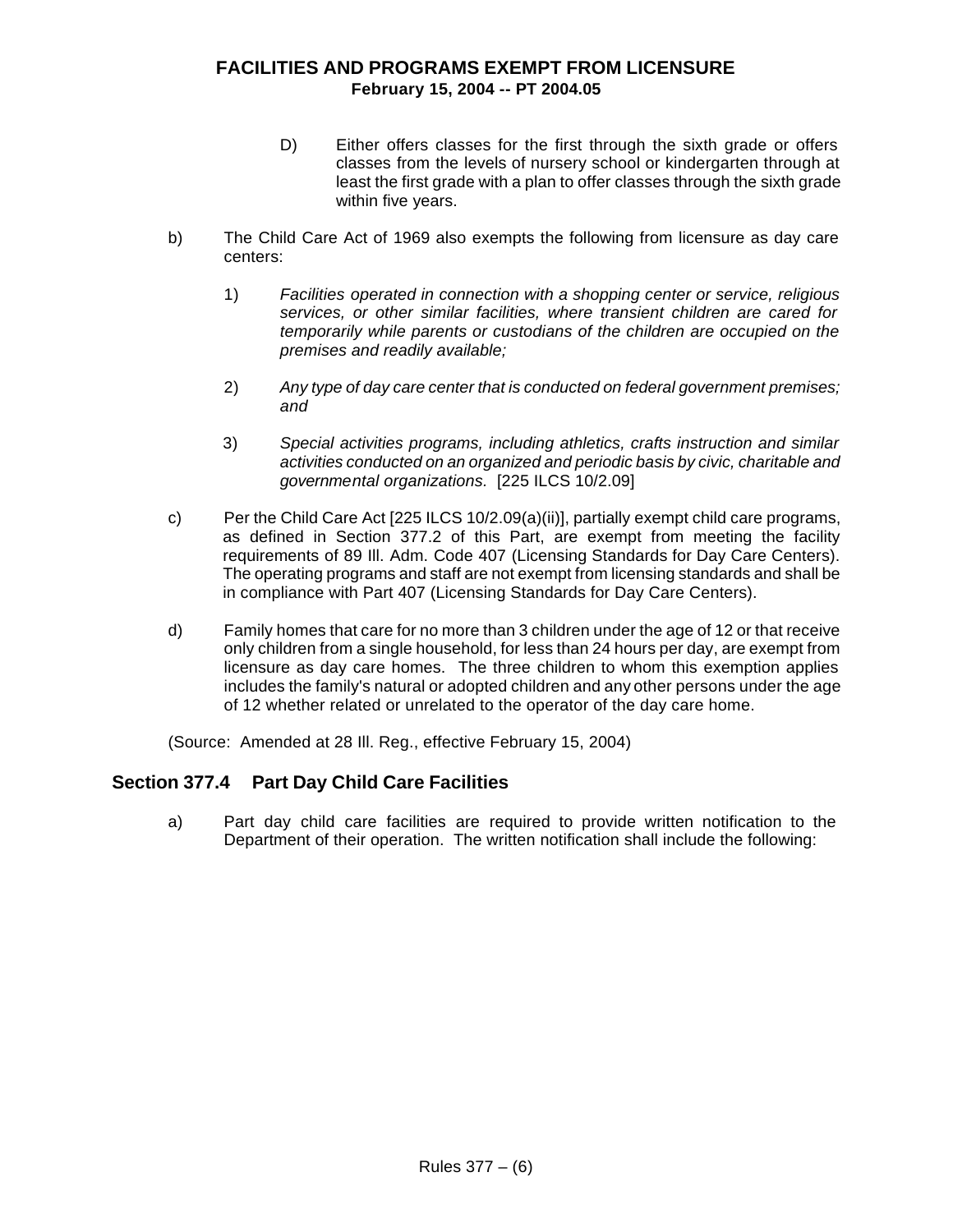# **FACILITIES AND PROGRAMS EXEMPT FROM LICENSURE November 15, 1992 -- PT 92.18**

- 1) The name of the church, religious organization or social service agency responsible for the facility;
- 2) A copy of the trust instrument, certificate and articles of incorporation, articles of association, or other written instrument establishing the church, religious organization or social service agency;
- 3) The address at which the part day child care facility operates or intends to operate;
- 4) The name, address and telephone number of the person or persons responsible for on-site supervision of the program;
- 5) The usual days and hours that the part day child care facility operates or intends to operate; and
- 6) A notarized statement that
	- A) the facility complies with the standards of the Illinois Department of Public Health (77 Ill. Adm. Code 750) or the local health department;
	- B) the facility complies with the fire safety standards of the Illinois State Fire Marshal (41 Ill. Adm. Code 100). (Part day child care facilities operated in public school buildings may satisfy this requirement with a notarized statement that the facility meets the health and safety standards of the Illinois State Board of Education -SBE Rule 201, Building Specifications for Health and Safety in Public Schools (23 Ill. Adm. Code 185);
	- C) the facility does not provide care for any child for more than eight hours in any given day;
	- D) no child is provided care for more than 10 hours in a 7 day week; and
	- E) the facility provides at least one caregiver per 20 children.
- b) The church, religious organization or social service agency responsible for a continuing part day child care facility shall re-notify the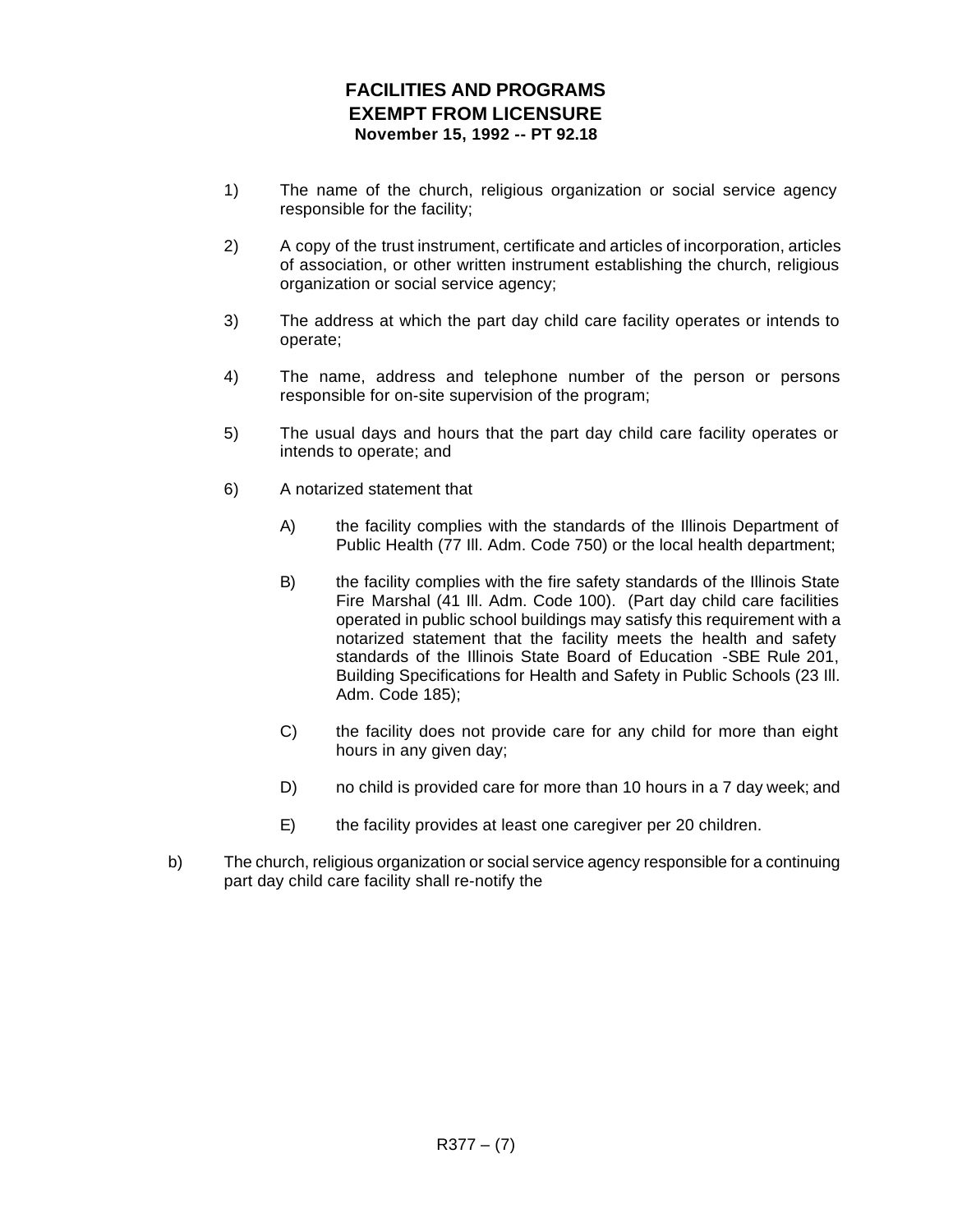# **FACILITIES AND PROGRAMS EXEMPT FROM LICENSURE November 15, 1992 -- PT 92.18**

Department, in writing, of its operation within two years of its original or last notification, and within thirty (30) days of a change in the information required by this Section.

- c) A church, religious organization or social service agency operating more than one program shall provide the Department a separate, written notification for each site from which a part day child care facility is operated under its sponsorship.
- d) A part day child care facility which operates more than 10 hours per 7 day week or charges fees is required to maintain a written record on each child which shall include the name(s) of the child's parent(s); the telephone number(s) at which the parent(s) can be reached during the hours the child is at the facility; and the number of hours each child is served (Ill. Rev. Stat. 1991, ch. 23, par. 2212.10).
	- 1) The facility staff shall refuse to release a child to any person, whether related or unrelated to the child, who has not been authorized, in writing, by the parent(s) or guardian to receive the child. Persons not known to the facility staff shall be required to provide a driver's license (with photo) or photo identification card issued by the Illinois Secretary of State to establish their identity prior to a child's release to them.
	- 2) The facility shall maintain a list of persons designated, in writing, by the parent(s) or guardian to whom the facility can be expected to discharge the child at least once per week. These persons, in addition to the parent(s) or guardian, shall constitute the primary list of persons to whom the child may be released. In addition, the facility shall maintain a contingency list of persons designated, in writing, by the parent(s) or guardian to whom the child may be released less frequently than once per week. When the child is released to a person on the contingency list, the facility shall maintain a record of the person to whom the child was released, and the manner that the child left the facility (whether on foot, by passenger car, by taxicab or other means of transportation.)
- e) Records required by this Section may be examined by the Department or its authorized agent to verify compliance with this Part, and shall be retained by the facility for 3 years.

(Source: Amended at 16 Ill. Reg., effective November 15, 1992)